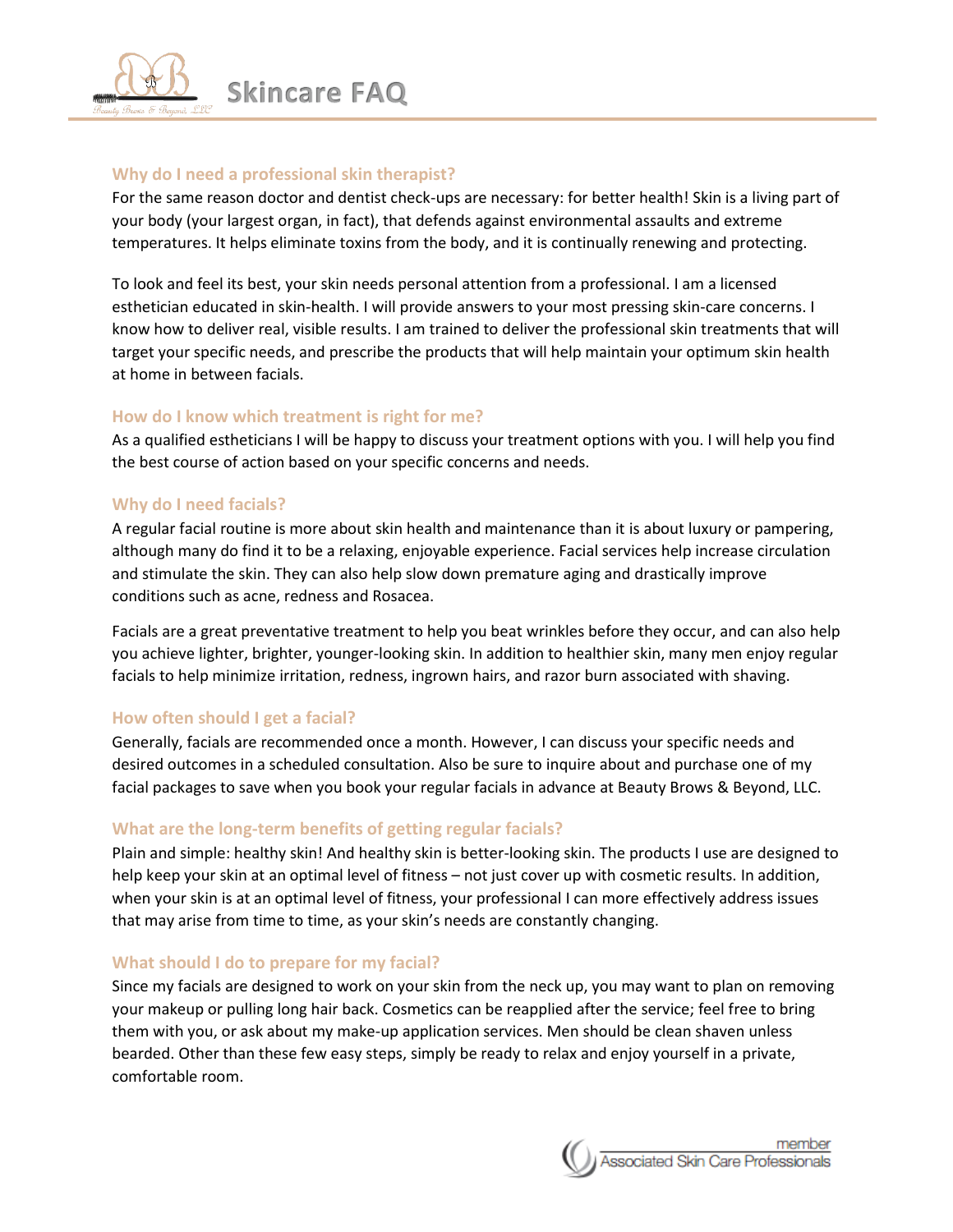

## **What can I expect at my facial appointment?**

Plan to arrive to your first appointment about 5-10 minutes early. You will need to fill out a form, or download and complete forms online before your arrival, listing contact information, allergies and any medications that you are currently taking. At the start of service, I will evaluate your skin using a magnify lamp, ask you about your goals for your skin, and make a recommendation for skincare products and treatments to help you reach those goals. A facial generally consists of a cleansing, exfoliation, steam (in the form of warm towels or a machine), massage and a treatment mask.

## **Will the facial hurt, or be uncomfortable?**

You should never feel irritation, burning or discomfort during your facial. My products are created to be non-irritating, and I am trained to use the best products for your skin type. If for some reason you should feel discomfort, please tell me immediately.

## **If I get a facial, do I have to use your products at home?**

No, but as part of the consult, I will talk with you about the products you are using. Many products from drug stores or beauty counters contain ingredients that cause or contribute to skin issues such as dryness, oiliness and redness.

## **How soon will I start seeing results from my facial?**

Some people see results immediately, and your skin should feel different right away. The skin feels, clean, smooth, hydrated, and reflects a new level of health that's visibly noticeable. If the skin has more advanced long-term needs, such as treatment of skin aging, acne or hyper-pigmentation caused by hormonal fluctuations or sun damage, results may not be immediately visible; however, skin health will continue to improve as you follow my advice and continue your home-care regimen.

## **What is High Frequency Facial and Ozone?**

The high frequency facial is a popular facial treatment with real results in the fight against acne and congestion. While following the same format as a classic facial, the treatment is elevated with the inclusion of both ozone steam and direct high frequency current.

## **How does High Frequency it work?**

The tools used for a direct high frequency treatment include the wand to conduct electricity and the gas filled glass electrode. The electrical current passes through the electrode and reacts with the stable gas inside, causing the oxygen particles between the electrode head and the skin to disable and transform into Ozone. Ozone has antimicrobial and antibacterial properties which penetrate into the deeper skin levels to promote healing, kill germs and dry out spots. The mild electrical current warms the tissue and increases blood flow, enables better penetration of products and aids in the repair of collagen and elastin.

## **Who can benefit from high frequency treatments?**

*Acne fighter* - People who have oily congested skins, breakouts, inflammation or acne. High frequency is painless and causes very little reaction to the skin surface, making it great for skin that is too inflamed